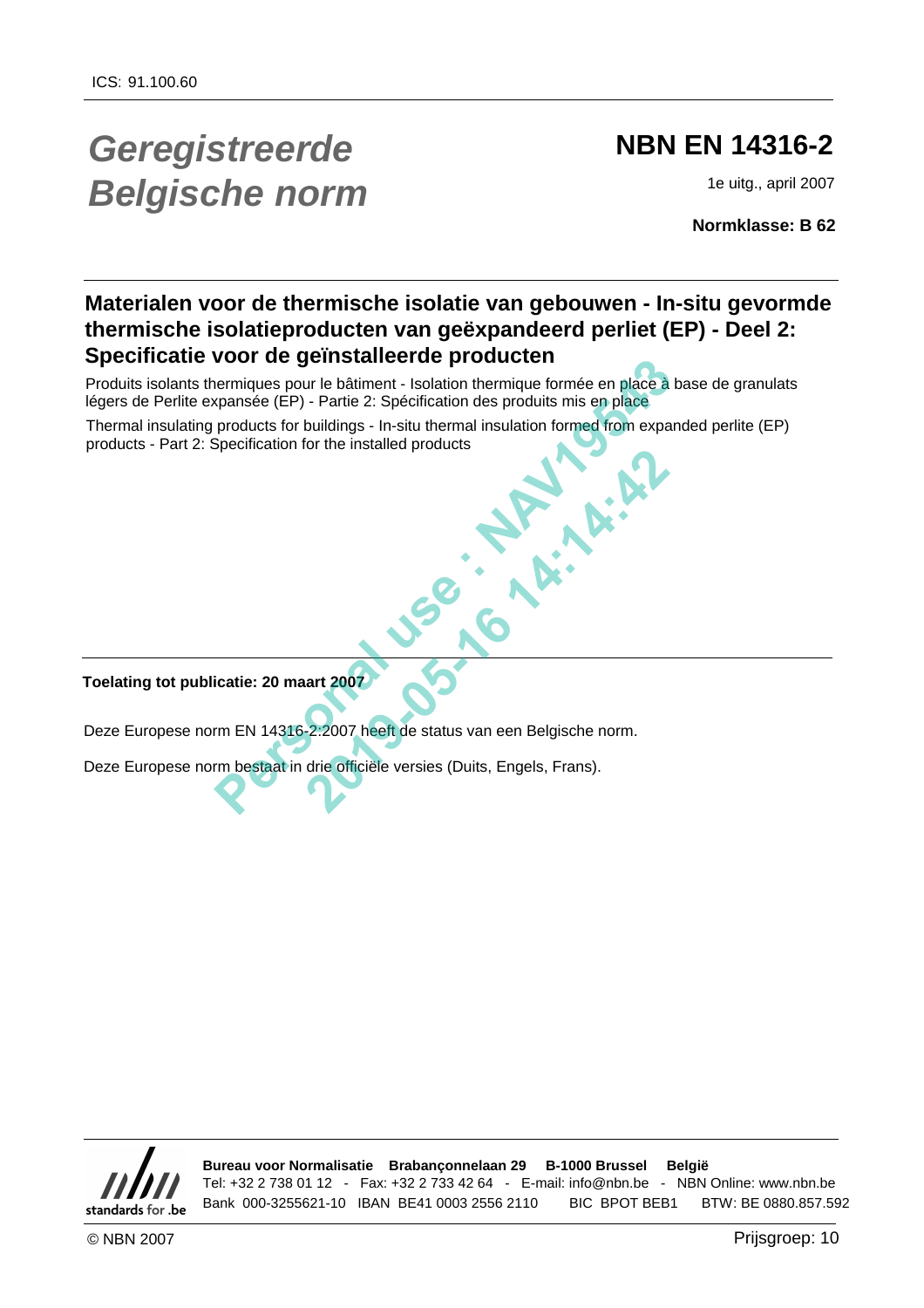# *norme belge enregistrée*

## **NBN EN 14316-2**

1e éd., avril 2007

**Indice de classement: B 62**

## **Produits isolants thermiques pour le bâtiment - Isolation thermique formée en place à base de granulats légers de Perlite expansée (EP) - Partie 2: Spécification des produits mis en place**

Materialen voor de thermische isolatie van gebouwen - In-situ gevormde thermische isolatieproducten van geëxpandeerd perliet (EP) - Deel 2: Specificatie voor de geïnstalleerde producten

Thermal insulating products for buildings - In-situ thermal insulation formed from expanded perlite (EP) products - Part 2: Specification for the installed products

**Autorisation de publication: 20 mars 2007**

La présente norme européenne EN 14316-2:2007 a le statut d'une norme belge. 20 mars 2007<br>
20 mars 2007<br>
Prince EN 14316-2:2007 a le statut d'une norme belge.<br>
Re EN 14316-2:2007 a le statut d'une norme belge.<br>
Re existe en trois versions officielles (allemand, angla

La présente norme européenne existe en trois versions officielles (allemand, anglais, français).



**Bureau de Normalisation - Avenue de la Brabançonne 29 - 1000 Bruxelles - Belgique** Tél: +32 2 738 01 12 - Fax: +32 2 733 42 64 - E-mail: info@nbn.be - NBN Online: www.nbn.be Christian isolatie van gebouwen - In-situ gewonde thermische Solatieproducten van<br>thermische isolatie van gebouwen - In-situ gewonde the productes for products for Uniterpress - In-situ thermal insulation formed from expan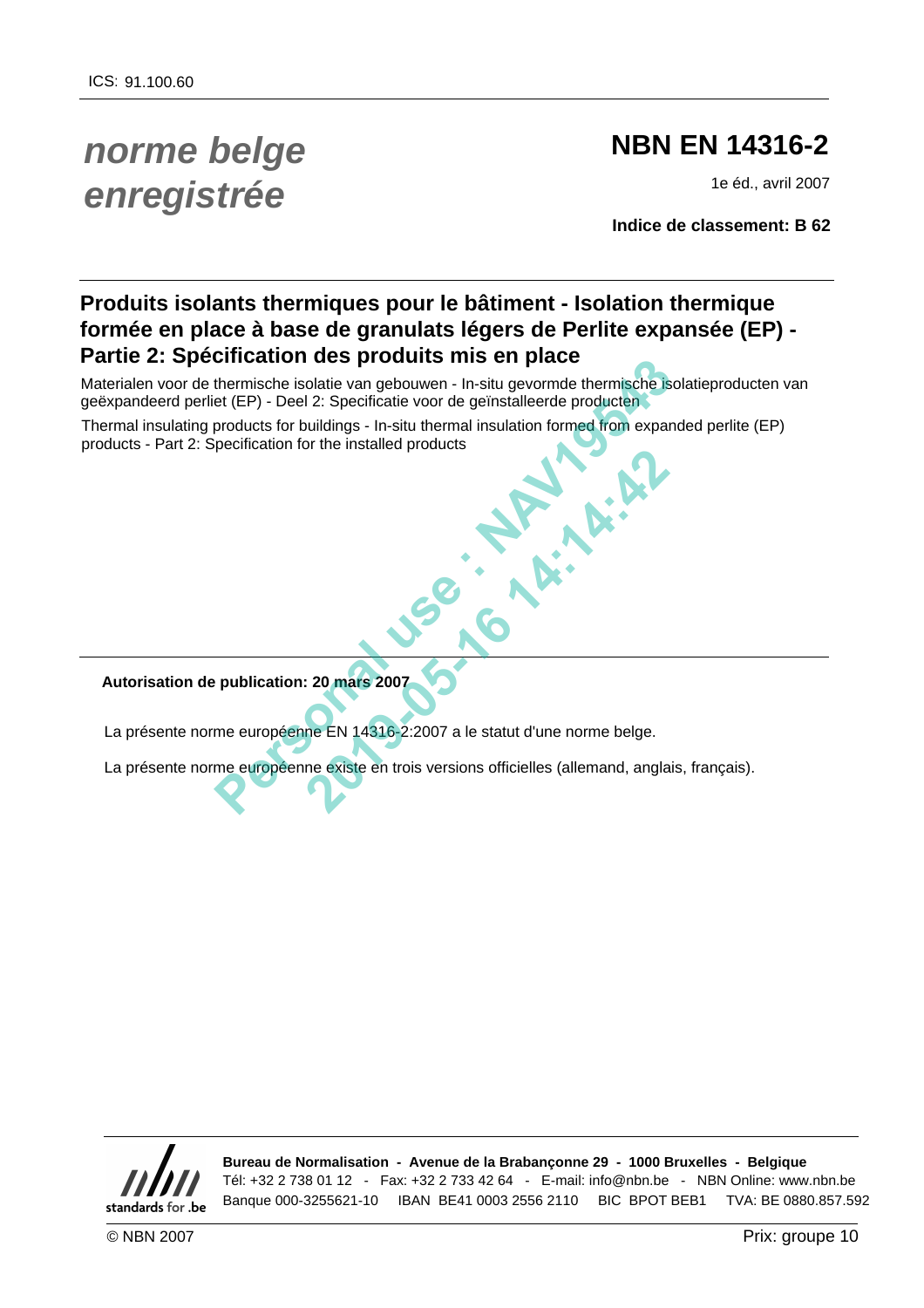# EUROPEAN STANDARD NORME EUROPÉENNE EUROPÄISCHE NORM

## **EN 14316-2**

January 2007

ICS 91.100.60

English Version

## Thermal insulating products for buildings - In-situ thermal insulation formed from expanded perlite (EP) products - Part 2: Specification for the installed products

Produits isolants thermiques pour le bâtiment - Isolation thermique formée en place à base de granulats légers de Perlite expansée (EP) - Partie 2: Spécification des produits mis en place

Wärmedämmstoffe für Gebäude - An der Verwendungsstelle hergestellte Wärmedämmung mit Produkten aus Blähperlit (EP) - Teil 2: Spezifikation für die eingebauten Produkte

This European Standard was approved by CEN on 2 December 2006.

CEN members are bound to comply with the CEN/CENELEC Internal Regulations which stipulate the conditions for giving this European Standard the status of a national standard without any alteration. Up-to-date lists and bibliographical references concerning such national standards may be obtained on application to the CEN Management Centre or to any CEN member. SUIRIUON TOTTEE TOT EXPERIES TO REF. PICTURE (LEP) DICOUCLES - P'AIT 2.<br>
Normiques pour la balmont - ladation<br>
are philoson balmont - ladation<br>
are philoson balmont - ladation<br>
PFP) - Parse 2: Specification des produits<br>
T **2019-2019**<br> **2019-05-16:20 Produkten aus Blanch and Blanch and Blanch and Blanch and Blanch and Blanch and Blanch and Blanch and Blanch and Blanch and Blanch and Blanch and Blanch and Blanch and Blanch and Blanch and Blan** 

This European Standard exists in three official versions (English, French, German). A version in any other language made by translation under the responsibility of a CEN member into its own language and notified to the CEN Management Centre has the same status as the official versions.

CEN members are the national standards bodies of Austria, Belgium, Bulgaria, Cyprus, Czech Republic, Denmark, Estonia, Finland, France, Germany, Greece, Hungary, Iceland, Ireland, Italy, Latvia, Lithuania, Luxembourg, Malta, Netherlands, Norway, Poland, Portugal, Romania, Slovakia, Slovenia, Spain, Sweden, Switzerland and United Kingdom.



EUROPEAN COMMITTEE FOR STANDARDIZATION COMITÉ EUROPÉEN DE NORMALISATION EUROPÄISCHES KOMITEE FÜR NORMUNG

**Management Centre: rue de Stassart, 36 B-1050 Brussels**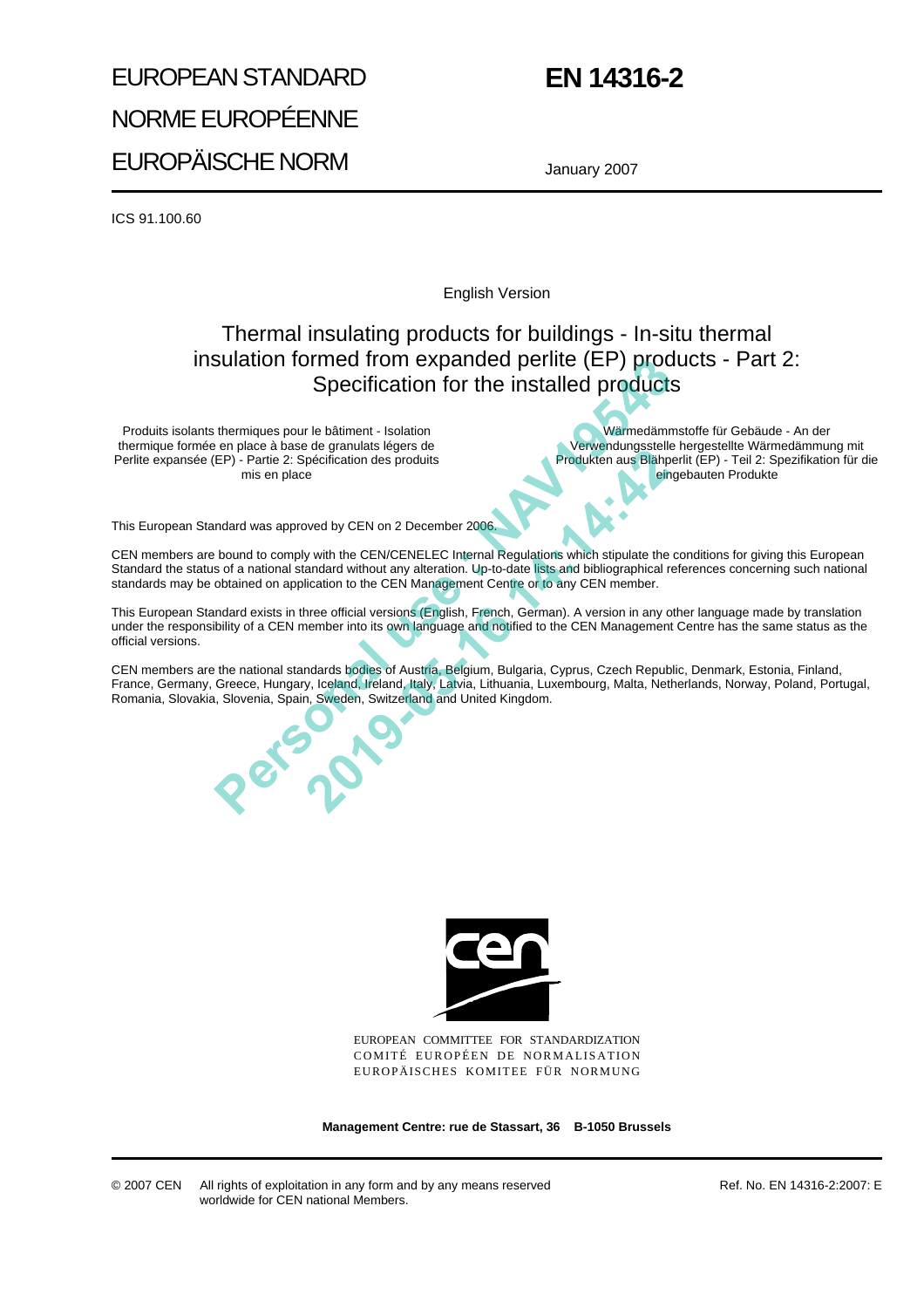## **Contents**

#### page

| 1 <sup>1</sup>          |                                                                               |  |
|-------------------------|-------------------------------------------------------------------------------|--|
| $2^{\circ}$             |                                                                               |  |
| $\overline{\mathbf{3}}$ |                                                                               |  |
| $\overline{\mathbf{4}}$ |                                                                               |  |
| $5\phantom{a}$          |                                                                               |  |
| $6\phantom{a}$          |                                                                               |  |
|                         | Annex A (informative) Suitability of the building and the insulation product. |  |
|                         |                                                                               |  |

Personal Jse in this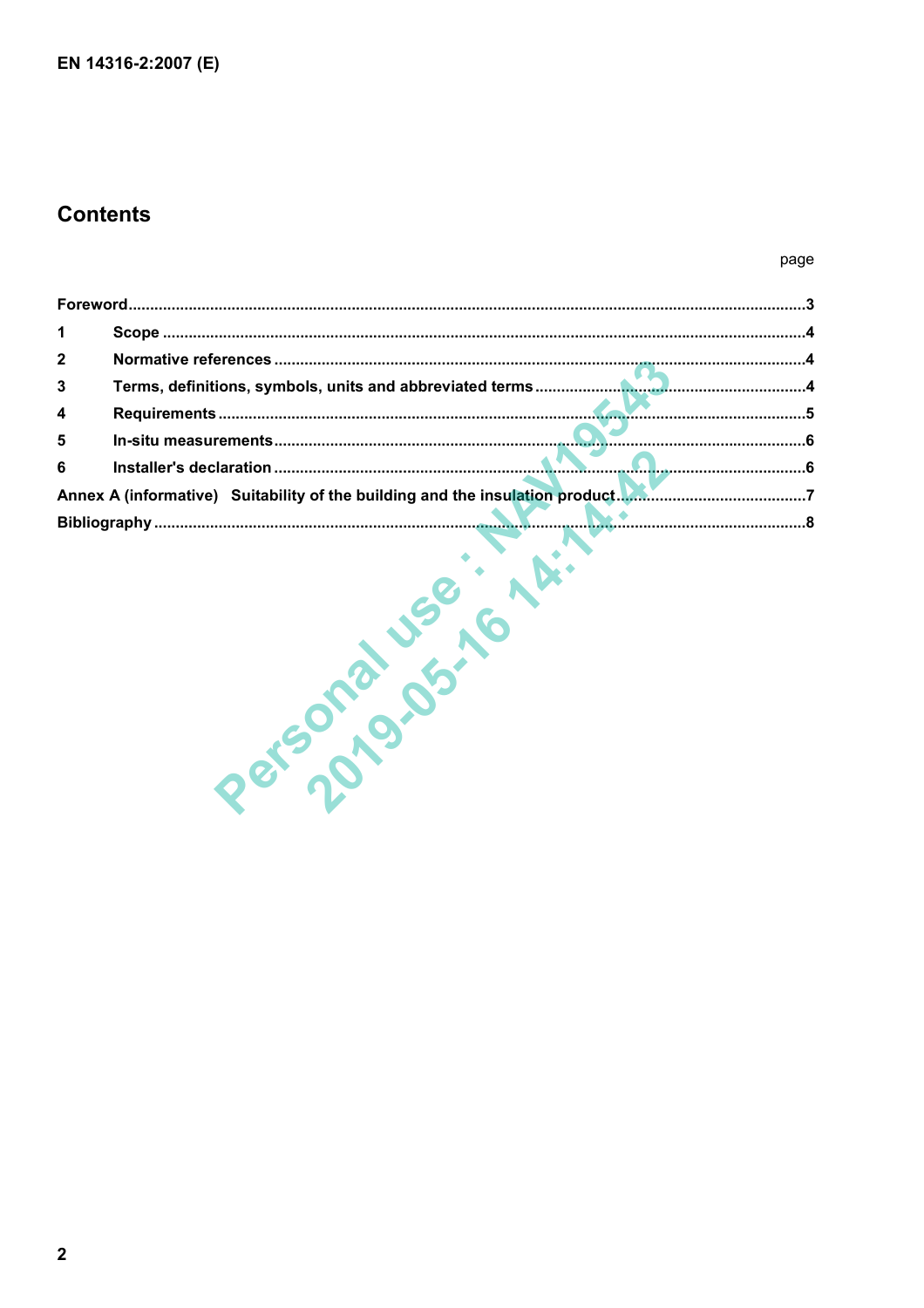### **Foreword**

This document (EN 14316-2:2007) has been prepared by Technical Committee CEN/TC 88 "Thermal insulating materials and products", the secretariat of which is held by DIN.

This European Standard shall be given the status of a national standard, either by publication of an identical text or by endorsement, at the latest by July 2007, and conflicting national standards shall be withdrawn at the latest by July 2007.

This draft European Standard consists of two parts. The first part, which is the harmonised part satisfying the mandate, covers the products which are placed on the market, and the second part, which is the nonharmonised part covers the specification for the installed products.

Part 1 of this European Standard has been prepared under a mandate given to CEN by the European Commission and the European Free Trade Association, and supports the essential requirements of the EU Directives.

For relationship with EU Directive(s), see informative Annex ZA, which is an integral part of Part 1 of this document.

Attention is drawn to the need to take into account any complementary member state rules (e.g. installation rules) which together with this European Standard ensures the fitness for purpose of the installed product.

This European Standard is one of a series for mineral wool, expanded clay, expanded perlite, exfoliated vermiculite, polyurethane/polyisocyanurate, cellulose and urea formaldehyde in-situ formed insulation products used in buildings, but this standard can be used in other areas where appropriate.

According to the CEN/CENELEC Internal Regulations, the national standards organizations of the following countries are bound to implement this European Standard: Austria, Belgium, Bulgaria, Cyprus, Czech Republic, Denmark, Estonia, Finland, France, Germany, Greece, Hungary, Iceland, Ireland, Italy, Latvia, Lithuania, Luxembourg, Malta, Netherlands, Norway, Poland, Portugal, Romania, Slovakia, Slovenia, Spain, Sweden, Switzerland and United Kingdom. pean Standard consists of two parts. The first part, which is the harmon standard consists of two parts. The first part, which is the harmon standard transfer to covers the specification for the installed products. Europea tandard has been prepared under a mandate giver<br>
ean Free Trade Association, and supports the esser<br>
rective(s), see informative Annex ZA, which is an ir<br>
eed to take into account any complementary member<br>
is European Stan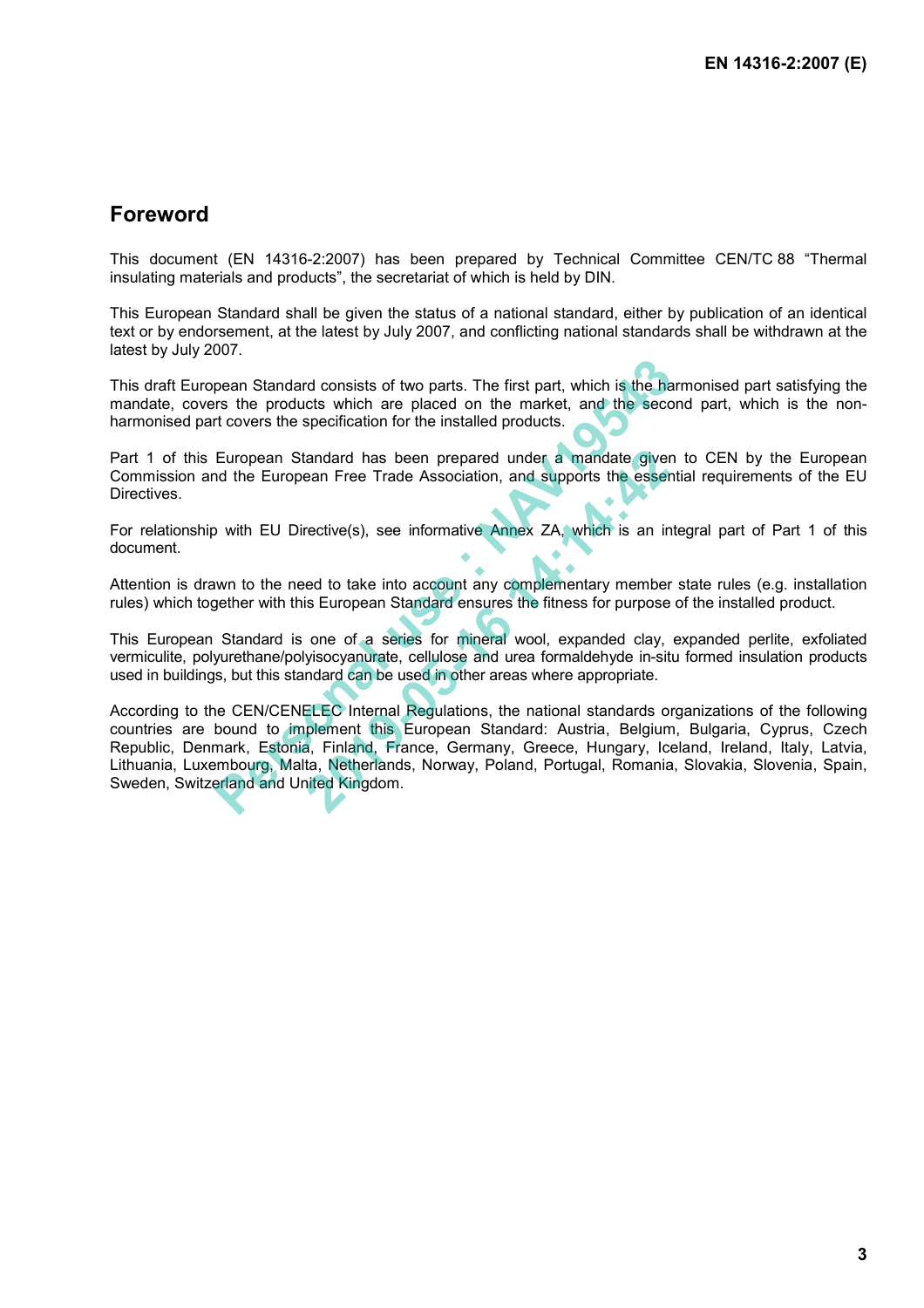#### **1 Scope**

This European Standard specifies the requirements covering the four product types of expanded perlite products Perlite Aggregate (EPA), Coated Perlite (EPC), Hydrophobic Perlite (EPH) and Premixed Perlite (EPM), containing less than 1 % organic material as defined by Annex D of EN 14316-1:2004 for in-situ insulation of roofs, ceilings, walls and floors.

This Part 2 of the standard is a specification for the installed products.

This Part 2 of this standard specifies the checks and test procedures to be used for the declaration made by the installer of the product.

This European Standard does not specify the required level of all properties to be achieved by a product to demonstrate fitness for purpose in a particular application. The required levels are to be found in regulations or non-conflicting standards.

This European Standard does not include factory made insulation products of formed shapes and boards made with expanded perlite or in-situ products intended to be used for the insulation of building equipment and industrial installations.

This European Standard does not specify performance requirements for airborne sound insulation and for acoustic absorption applications.

#### **2 Normative references**

The following referenced documents are indispensable for the application of this document. For dated references, only the edition cited applies. For undated references, the latest edition of the referenced document (including any amendments) applies. dard specifies the checks and test procedures to be used for the uct.<br>
In does not specify the required level of all properties to be achie<br>
purpose in a particular application. The required levels are to be<br>
lards.<br>
And d include factory made insulation products of formed<br>tiu products intended to be used for the insulation of<br>specify performance requirements for airborne sour<br>specify performance requirements for airborne sour<br>this are indis

EN 823:1994, *Thermal insulating products for building applications — Determination of thickness*

EN 14316-1:2004, *Thermal insulation products for buildings — In-situ thermal insulation formed from expanded perlite (EP) products — Part 1: Specification for bonded and loose-fill products before installation* 

prEN ISO 9229:2005, *Thermal insulation — Definitions of terms (ISO/DIS 9229:2005)*

#### **3 Terms, definitions, symbols, units and abbreviated terms**

#### **3.1 Terms and definitions**

For the purposes of this document, the terms and definitions given in prEN ISO 9229:2005 and the following apply.

#### **3.1.1**

#### **expanded perlite**

lightweight granular (insulation) material manufactured from naturally occurring volcanic rock expanded by heat to form a cellular structure

#### **3.1.2**

#### **loose fill insulation**

in-situ insulation formed by pouring the granular material into the void or cavity, without the use of a bonding material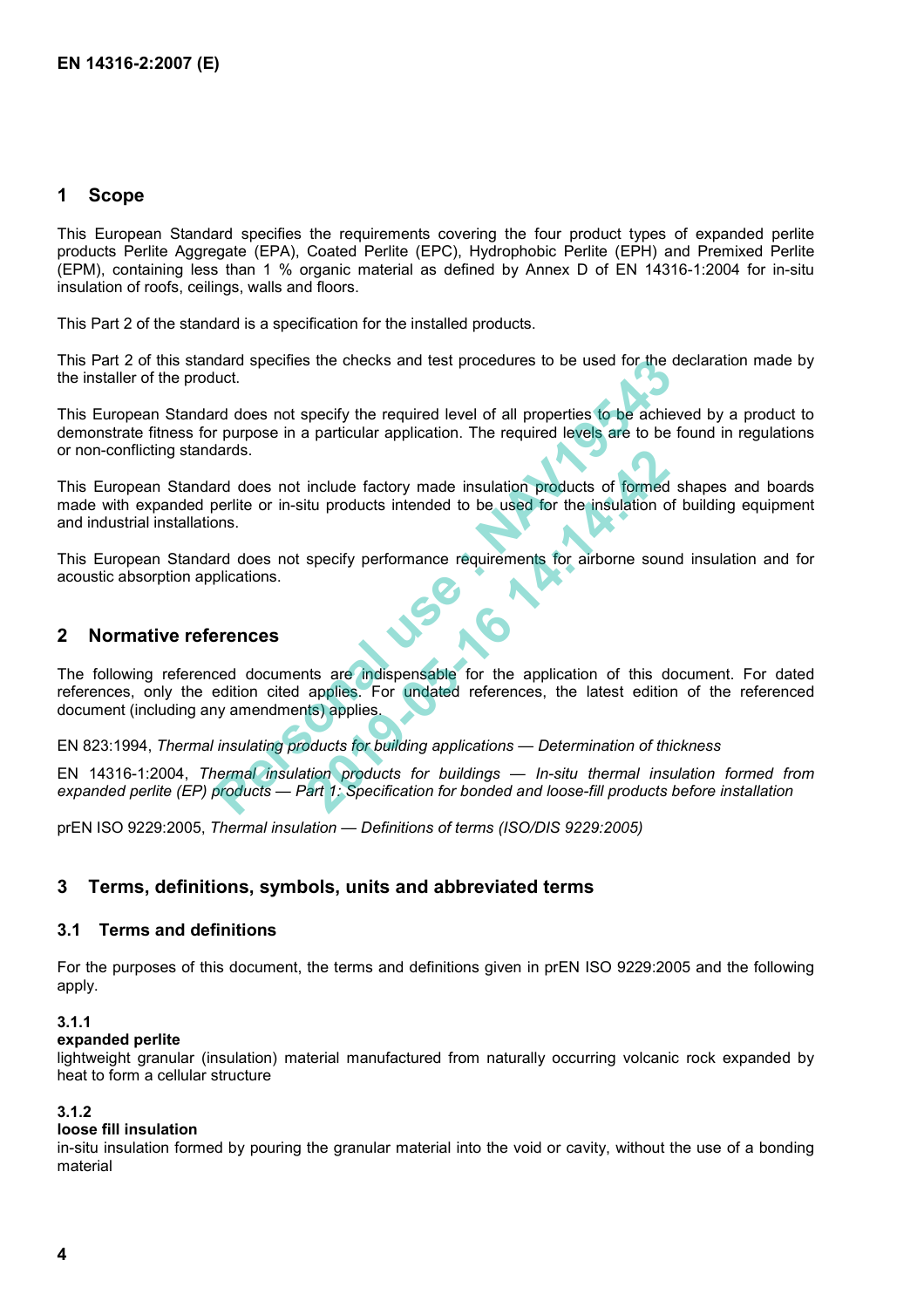$m^2$  x K/W

 $m^2$  x K/W

#### **3.1.3**

#### **bonded insulation**

in-situ insulation formed by bonding the expanded perlite to itself, or to itself and the surface of the roof or ceiling

#### **3.1.4**

#### **specifier**

person responsible for the amount and thickness of the insulation and the type of product to be used in a particular installation

NOTE The specifier could be the installation contractor but is more likely to be the architect or other qualified engineer.

#### **3.1.5**

#### **installer**

person, company or organization which is responsible for the process of installing the insulation product **Personal use : NAV19543 2019-05-16 14:14:42**

#### **3.1.6**

#### **installed insulation thickness**

insulation thickness as installed by the installer

#### **3.2 Symbols and units**

Symbols and units used in this part of the standard:

- *d*<sub>i</sub> is the installed thickness of the product methods are not methods of the product
- *d<sub>r</sub>* is the required thickness of the product means of the product means of the product means of the product means of the product means of the product means of the product means of the product means of the product means
- $\lambda_{\rm D}$  is the declared thermal conductivity **CONDITION** W/(m x K)
- $R_D$  is the declared thermal resistance
- $R<sub>s</sub>$  is the specified thermal resistance

#### **4 Requirements**

#### **4.1 General**

The installer shall use an insulation product that complies with EN 14316-1.

The installer shall inspect the building in accordance with manufacturer's guidelines and national regulations, in order to determine whether it is suitable for application of the product. Guidance is given in Annex A.

NOTE 1 For calculating the thermal resistance of complete building elements involving the use of these products the procedures given in EN ISO 6946 can be used.

NOTE 2 EN ISO 10456 describes how the design thermal conductivity is calculated from the declared thermal conductivity.

#### **4.2 Thermal resistance**

#### **4.2.1 Required thickness**

The required thermal resistance is obtained using a suitable thickness of expanded perlite. The required thickness shall be calculated by the specifier before installation starts according to the formula:

$$
d_{\rm r} = R_{\rm s} \,\lambda_{\rm D} \tag{1}
$$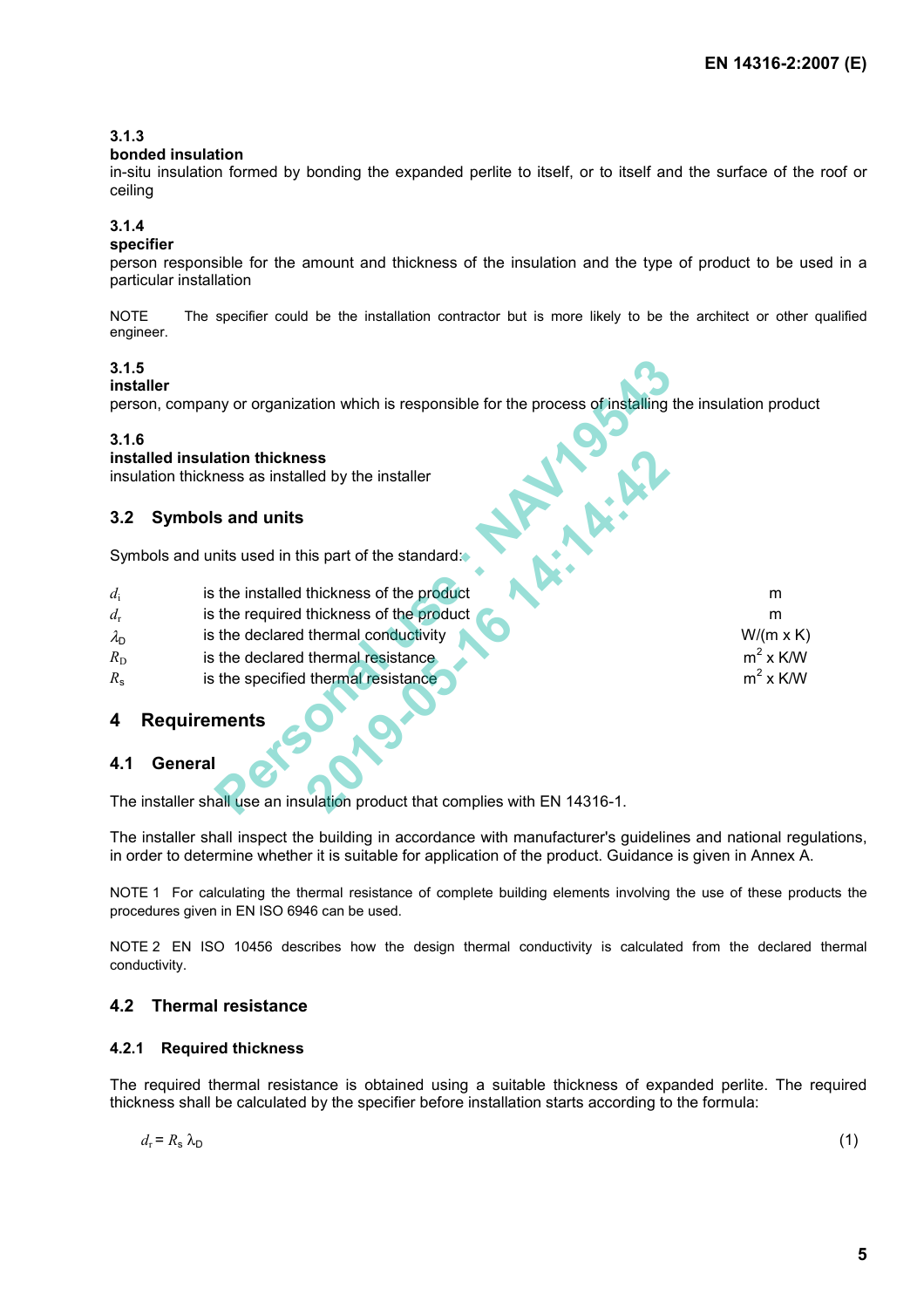#### **4.2.2 Declared thermal resistance**

The declared thermal resistance,  $R_D$ , shall be calculated from the installed thickness,  $d_i$ , and the corresponding declared thermal conductivity value,  $\lambda_{\rm D}$ , where  $R_{\rm D} = d_{\rm i}/\lambda_{\rm D}$ 

#### **4.3 Installed insulation thickness**

The mean value of the installed thickness (5.1) shall not be less than the required thickness. No individual value shall be less than 80 % of the specified value.

#### **5 In-situ measurements**

#### **5.1 Installed insulation thickness**



The installed insulation thickness of the insulation layer shall be measured by the installer and declared.

The method of verification will vary depending on the building and the method of application. Verification shall include reference to guides or level marks placed before installation and direct measurement after installation using a calibrated depth gauge. At least five insulation thickness measurements in different places shall be made for each 100  $m^2$  insulation area. In case of dispute the installed insulation thickness shall be measured in accordance with EN 823:1994, Annex A, pin and plate method. **5.1 Installed insulation thickness**<br>
The installed insulation thickness of the insulation layer shall be measured by the installer and declared<br>
The method of verification will vary depending on the building and the metho depending on the building and the method of applicat<br>marks placed before installation and direct measurer<br>least five insulation thickness measurements in differed.<br>In case of dispute the installed insulation thicknes<br>mnex

#### **5.2 Cavity width**

The width of a cavity shall be measured through suitable holes using a calibrated depth gauge and declared as thickness of the insulation. At least five cavity width measurements in different places shall be made for each 100  $m^2$  insulation area. The measurements will normally be carried out by the specifier, before installation starts.

NOTE The total number of measurements necessary to determine the nominal cavity width should take into account the construction of the building and possible damage to any cladding.

#### **5.3 Cavity fill**

The installer shall check to ensure that a cavity is full.

#### **6 Installer's declaration**

The specifier in conjunction with the installer shall declare to the customer that the work has been carried out in accordance with the requirements of this standard using an insulation product that complies with EN 14316-1.

The installer shall declare at least the following information:

- trade name and designation code of the installed product;
- declared thermal resistance;
- required thickness:
- installed thickness;
- volume of insulation material used;
- date of installation.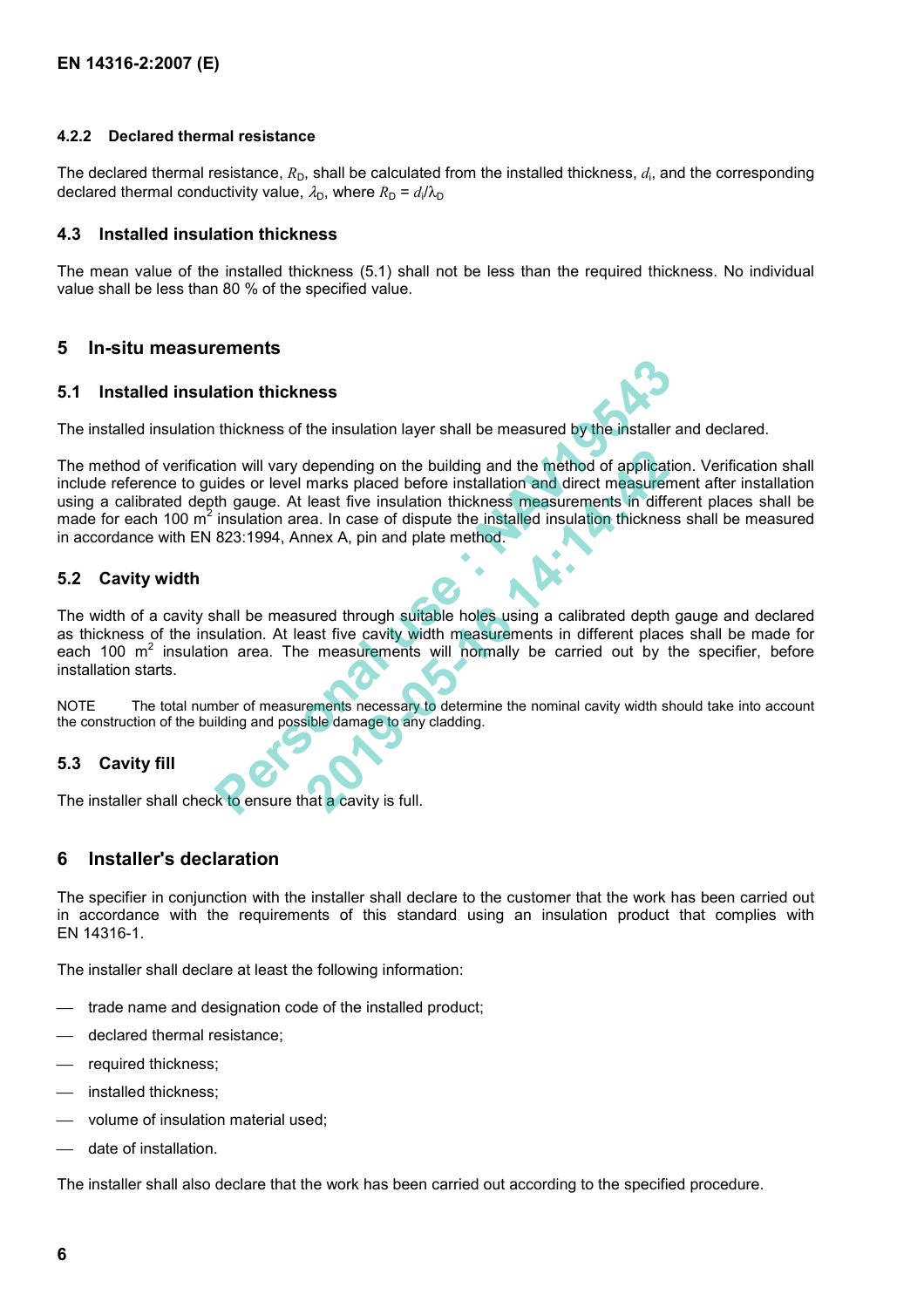## **Annex A**

## (informative)

## **Suitability of the building and the insulation product**

### **A.1 Building**

The installer should ensure that the roofs, ceiling, walls and floors are structurally sound and the area suitable to contain loose fill products or receive the bonded insulation. This assessment should take into account all aspects of the proposed installation. **Example 18 and the river is the bonded insulation. This assessment or<br>poposed installation.<br><b>1** floors with a joist or beam system the substrate should be continenting<br>proposed installation.<br>**1** floors with a joist or bea

On ceilings and floors with a joist or beam system the substrate should be continuous to ensure retention of loose fill insulation products.

Provision should be made for attic ventilation and vapour barriers, if necessary, prior to installation of the insulation product in accordance with local building regulations and practice. For attic ventilation and vapour barriers, if necessary<br>ance with local building regulations and practice.<br> **2019** as pass through the construction adequate precautio<br>
retained in the area to be insulated.<br>
<br> **2014** and th

Where services such as pipes pass through the construction adequate precaution should be taken to ensure that the insulation product is retained in the area to be insulated.

Roof and floor surfaces should be clean, dry and free of extraneous materials.

### **A.2 Insulation product**

The installer should ensure that for:

- loose fill insulation the containers of insulation product are checked to ensure that the designation details agree with those given by the specifier;
- bonded insulation the designation details of the insulation product and any other materials required are checked to ensure that they agree with the requirements of the specifier.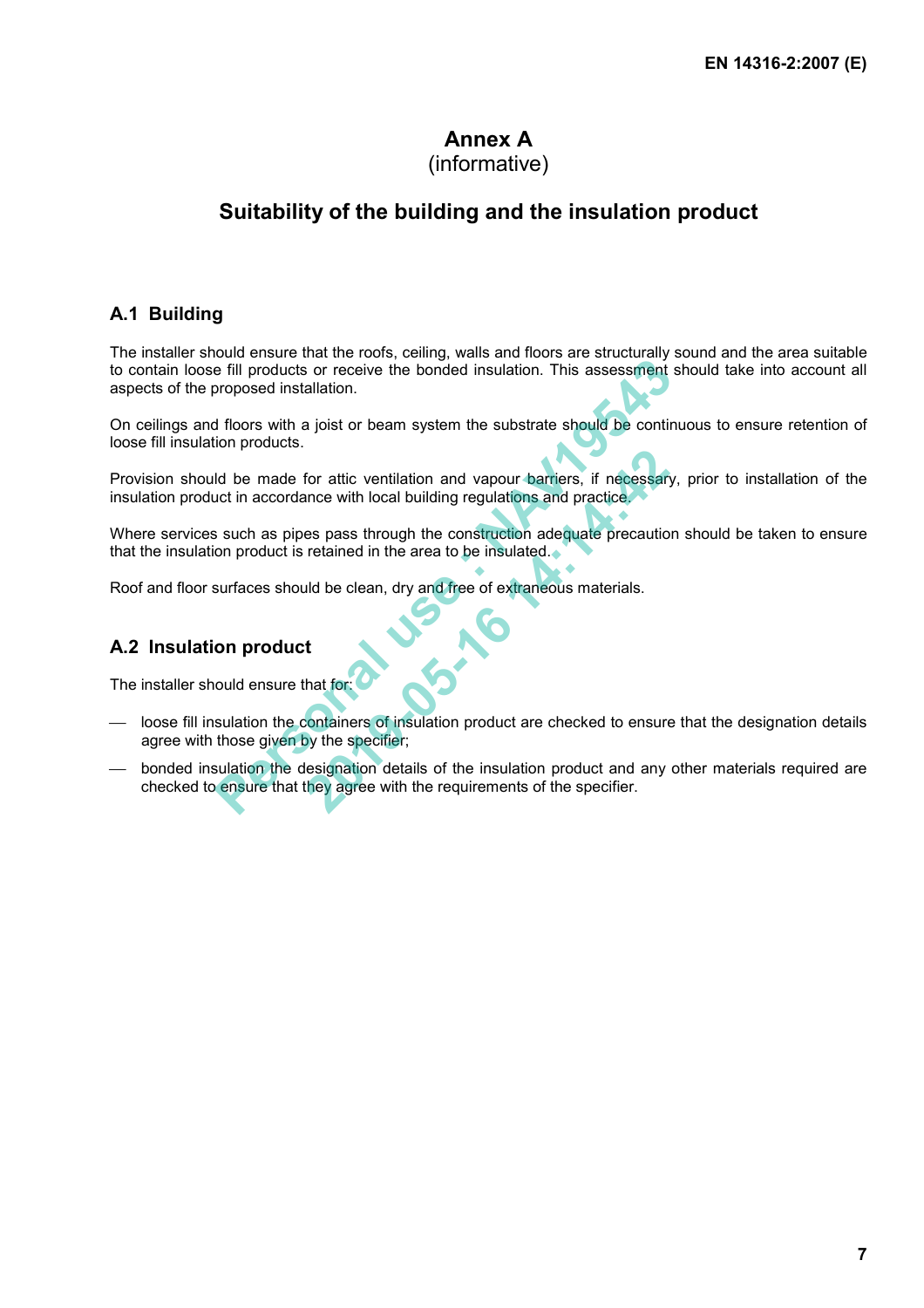## **Bibliography**

- [1] EN ISO 6946, Building components and building elements Thermal resistance and thermal transmittance — Calculation method (ISO 6946:1996).
- [2] EN ISO 10456, Building materials and products Procedures for determining declared and design thermal values (ISO 10456:1999).

**Personal user : \* NAV19543**